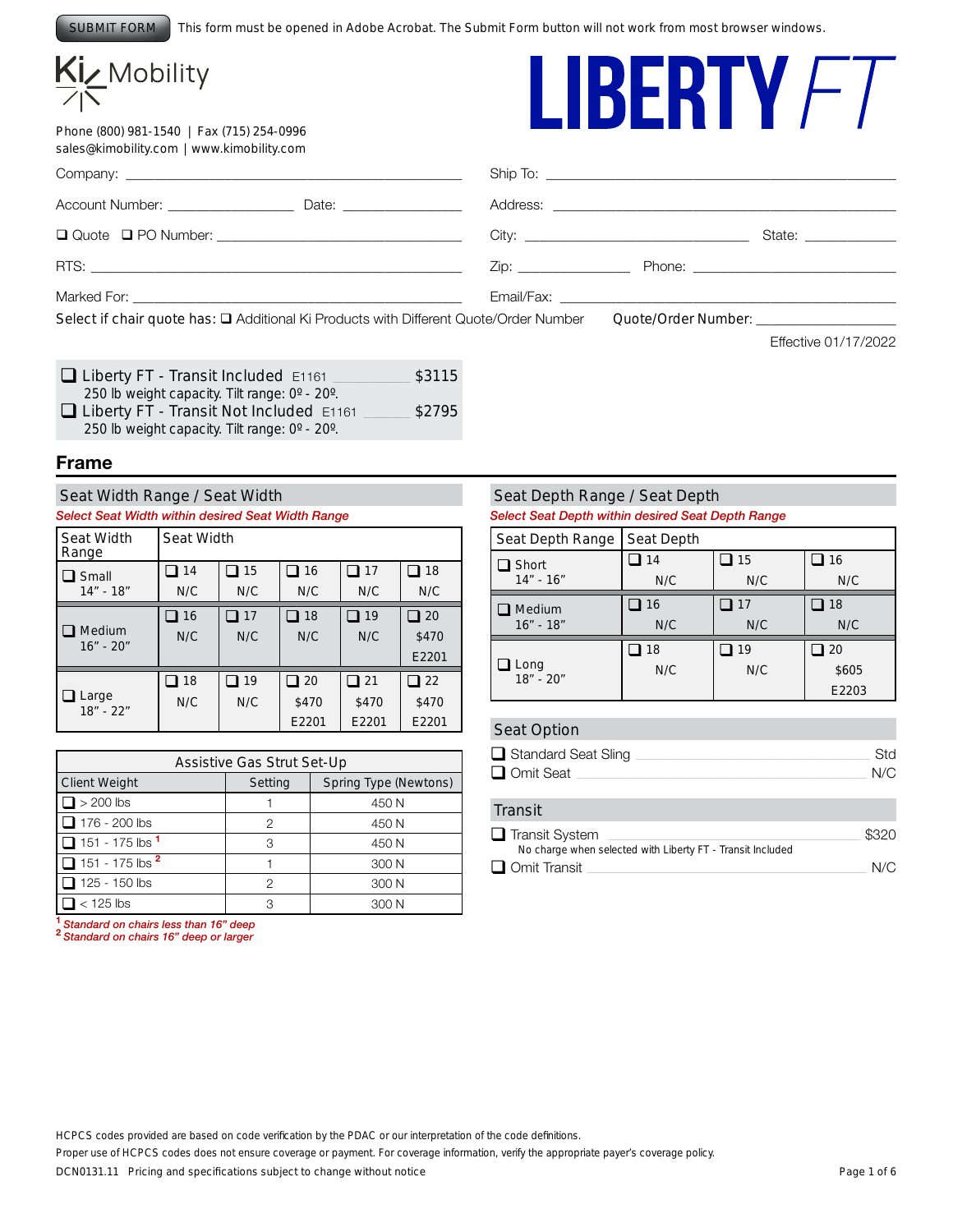## **LIBERTY FT**

## **Backrest**

| Back Post / Height Range / Back Height                       |       |                     |                    |           |           |           |              |
|--------------------------------------------------------------|-------|---------------------|--------------------|-----------|-----------|-----------|--------------|
| <b>Back Post</b>                                             | Price | <b>Height Range</b> | <b>Back Height</b> |           |           |           |              |
| Stroller Handle Back Post <sup>1</sup> Std                   |       | $\Box$ Short        | $\Box$ 20          |           |           |           |              |
|                                                              |       | $\Box$ Tall         | $\Box$ 24          |           |           |           |              |
|                                                              |       | $\Box$ Short        | $\Box$ 14          | $\Box$ 15 | $\Box$ 16 | $\Box$ 17 | $\Box$ 18    |
| Height Adjustable Straight<br>with Push Handle               | \$25  | $\Box$ Medium       | $\Box$ 16          | $\Box$ 17 | $\Box$ 18 | $\Box$ 19 | $\Box$ 20    |
|                                                              |       | $\Box$ Tall         | $\Box$ 18          | $\Box$ 19 | $\Box$ 20 | $\Box$ 21 | $\square$ 22 |
|                                                              |       | $\Box$ Short        | $\Box$ 14          | $\Box$ 15 | $\Box$ 16 | $\Box$ 17 | $\Box$ 18    |
| □ Height Adjustable 8° Bend<br>with Push Handle <sup>2</sup> | \$25  | $\Box$ Medium       | $\Box$ 16          | $\Box$ 17 | $\Box$ 18 | $\Box$ 19 | $\Box$ 20    |
|                                                              |       | $\Box$ Tall         | $\Box$ 18          | $\Box$ 19 | $\Box$ 20 | $\Box$ 21 | $\square$ 22 |

**<sup>1</sup>***Not available with Back Upholstery* **<sup>2</sup>***Not available with IV Pole*

### Stroller Handle Back Post Option

| Available only with Stroller Handle Back Post<br>$\Box$ Removable Stroller Handle Extension | \$75 |
|---------------------------------------------------------------------------------------------|------|
| <b>Backrest Options</b>                                                                     |      |
| Fixed (Non-Folding)                                                                         | Std  |
| $\Box$ Angle Adjustable (Folding)                                                           | \$95 |

| <b>Back Upholstery</b> |  |  |
|------------------------|--|--|
|                        |  |  |

| If selecting both upholstery and Axiom Back, the upholstery will be<br><i>installed.</i>                                                                         |                    |
|------------------------------------------------------------------------------------------------------------------------------------------------------------------|--------------------|
| $\Box$ Standard                                                                                                                                                  | Std                |
| $\Box$ Tension Adjustable E2611<br>the control of the control of the<br>Not available on Seat Widths less than 16" combined with 21" and 22" Backrest<br>Heights | \$245              |
| $\Box$ Omit Back Upholstery                                                                                                                                      | $-$ \$15           |
| <b>Military Patch</b>                                                                                                                                            |                    |
| Attached only if ordered with Tension Adjustable Back Upholstery                                                                                                 |                    |
| US Military Service Patch                                                                                                                                        | \$90               |
| $\Box$ Army $\Box$ Navy $\Box$ Marines $\Box$ Air Force $\Box$ Coast Guard                                                                                       |                    |
| $\Box$ US Purple Heart Patch                                                                                                                                     | \$90               |
| Purple Heart with Military Service Patch Combo _                                                                                                                 | \$145              |
| $\Box$ Army $\Box$ Navy $\Box$ Marines $\Box$ Air Force                                                                                                          | $\Box$ Coast Guard |

## **Footrest**

| Hanger                                                   |            |     |              |     |        |
|----------------------------------------------------------|------------|-----|--------------|-----|--------|
| Hanger                                                   | $60^\circ$ | 70° | $80^{\circ}$ | 90° | Retail |
| <b>Extension Tube Mount</b>                              |            |     |              |     | N/C    |
| <b>Front Mount</b>                                       |            |     |              |     | N/C    |
| Pro Elevating Leg Rests<br>(PRO ELR) E0990, Rental K0195 |            |     |              |     | \$295  |
| <b>Omit Hangers</b>                                      |            |     |              |     |        |

**<sup>1</sup>***Not avaliable with 8" casters* **<sup>2</sup>***Not avaliable with 8" casters in combination with 3" extension*

#### PRO ELR Cover

#### *Available only on PRO ELR*

q Gel Pad Cover K0108 \_\_\_\_\_\_\_\_\_\_\_\_\_\_\_\_\_\_\_\_\_\_\_\_\_\_\_\_\_\_\_\_\_\_\_\_\_\_\_\_\_\_\_\_\_\_\_\_\_\_\_\_\_\_\_\_\_\_\_\_\_\_\_\_\_\_\_\_\_\_ \$390

| Footplate                                                                                             |       |
|-------------------------------------------------------------------------------------------------------|-------|
| $\Box$ Composite                                                                                      | Std   |
| Not available with Front Mount Hanger or PRO ELR                                                      |       |
| $\Box$ Composite Angle Adjustable                                                                     | \$185 |
| Not available with Front Mount Hanger or 14" Seat Width                                               |       |
| $\Box$ Aluminum Angle Adjustable $K0040$                                                              | \$195 |
| Aluminum Locking Multi-Angle Adjustable K0108<br>Available only with Front Mount Hanger               | \$300 |
| $\Box$ One Piece Flip Up Angle Adjustable $K0040$<br>Not available with Front Mount Hanger or PRO ELR | \$190 |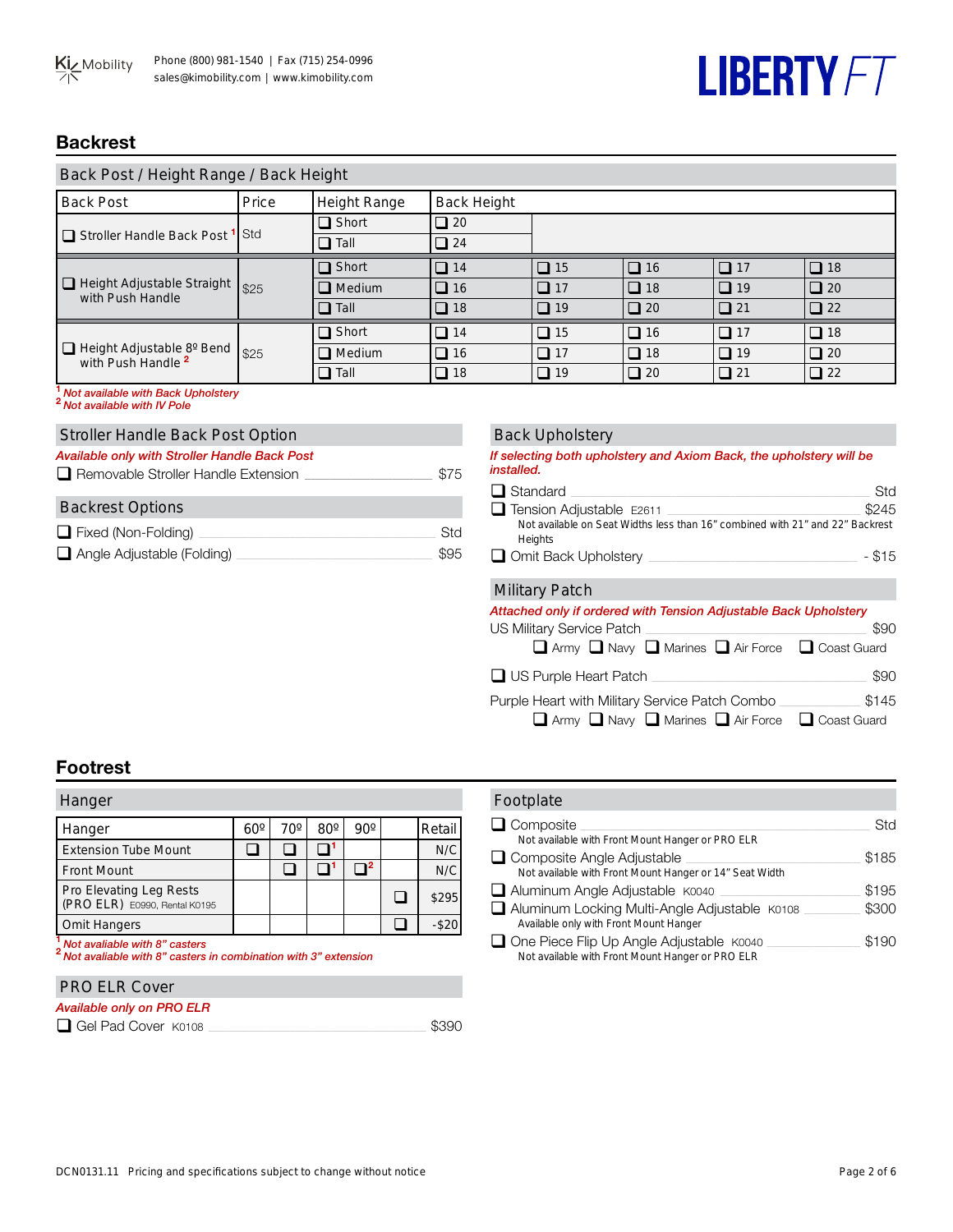## **LIBERTY FT**

## **Footrest** continued

#### Footrest / Extension / Seat to Footrest Length

*Select Extension and Seat to Footrest Length in row corresponding to desired Footrest. Footrest Length of at least 2.5" shorter than Seat Height recommended. Extension Tube Hanger measurements based on 70º Hanger Bend.* 

| Footrest                               | Extension                              |                            | Seat to Footrest Length |             |             |             |                |             |             |             |                              |             |
|----------------------------------------|----------------------------------------|----------------------------|-------------------------|-------------|-------------|-------------|----------------|-------------|-------------|-------------|------------------------------|-------------|
| <b>Extension Tube</b>                  | $\Box$ Short                           | $\Box$ 10                  | $\Box$ 10.5             | $\Box$ 11   | $\Box$ 11.5 | $\Box$ 12   | $\Box$<br>12.5 | $\Box$ 13   | $\Box$ 13.5 |             |                              |             |
| Hangers                                | $\Box$ Medium                          | $\Box$ 11.5                | $\Box$ 12               | $\Box$ 12.5 | $\Box$ 13   | $\Box$ 13.5 | $\Box$ 14      | $\Box$ 14.5 | $\Box$ 15   | $\Box$ 15.5 |                              |             |
| $(60^{\circ}, 70^{\circ}, 80^{\circ})$ | $\Box$ Long                            | $\Box$ 14                  | $\Box$ 14.5             | $\Box$ 15   | $\Box$ 15.5 | $\Box$ 16   | $\Box$ 16.5    | $\Box$ 17   | $\Box$ 17.5 | $\Box$ 18   |                              |             |
|                                        |                                        | <b>Standard Selections</b> |                         |             |             |             |                |             |             |             | <b>Requires 3" Extension</b> |             |
|                                        | $\Box$ Short                           | $\Box$ 5                   | $\Box$ 5.5              | $\Box$ 6    | $\Box$ 6.5  |             |                |             |             | $\Box$ 8.5  | $\Box$ 9                     | $\Box$ 9.5  |
| Front                                  | $(70^{\circ}, 80^{\circ}, 90^{\circ})$ | $\Box$ 7                   | $\Box$ 7.5              | $\Box$ 8    |             |             |                |             |             | $\Box$ 10   | $\Box$ 10.5                  | $\Box$ 11   |
| Mount                                  | $\Box$ Medium                          | $\Box$ 5                   | $\Box$ 5.5              | $\Box$ 6    | $\Box$ 6.5  | $\Box$      | $\Box$ 7.5     |             |             | $\Box$ 10.5 | $\Box$ 11                    | $\Box$ 11.5 |
| Hangers <sup>1</sup>                   | $(70^{\circ}, 80^{\circ}, 90^{\circ})$ | $\Box$ 8                   | $\Box$ 8.5              | $\Box$      | $\Box$ 9.5  | $\Box$ 10   |                |             |             | $\Box$ 12   | $\Box$ 12.5                  | $\Box$ 13   |
|                                        | $\Box$ Long                            | $\Box$ 5                   | $\Box$ 5.5              | $\Box$ 6    | $\Box$ 6.5  | $\Box$ 7    | $\Box$ 7.5     | $\Box$ 8    | $\Box$ 8.5  | $\Box$ 12.5 | $\Box$ 13                    | $\Box$ 13.5 |
|                                        | $(70^{\circ}, 80^{\circ})$             | $\Box$                     | $\Box$ 9.5              | $\Box$ 10   | $\Box$ 10.5 | $\Box$ 11   | $\Box$ 11.5    | $\Box$ 12   |             | $\Box$ 14   | $\Box$ 14.5                  | $\Box$ 15   |
| PRO ELR Low                            | $\Box$ Short                           | $10.5 - 15.5$              |                         |             |             |             |                |             |             |             |                              |             |
| <b>Pivot Setting</b>                   | $\Box$ Long                            | $13 - 19$                  |                         |             |             |             |                |             |             |             |                              |             |
| PRO ELR High                           | $\Box$ Short                           | $8.5 - 17$                 |                         |             |             |             |                |             |             |             |                              |             |
| <b>Pivot Setting</b>                   | $\Box$ Long                            |                            | $11.5 - 17.5$           |             |             |             |                |             |             |             |                              |             |

#### **<sup>1</sup>** *See Minimum Seat Height chart below*

| <b>Minimum Seat Height with Front Mount Hangers</b>   |            |               |              |               |              |            |  |
|-------------------------------------------------------|------------|---------------|--------------|---------------|--------------|------------|--|
| Short<br>Medium<br>Hanger Length<br>Long              |            |               |              |               |              |            |  |
| <b>Hanger Bend</b>                                    | $70^\circ$ | $80/90^\circ$ | $70^{\circ}$ | $80/90^\circ$ | $70^{\circ}$ | $80^\circ$ |  |
| Minimum Seat Height with<br><b>Standard Selection</b> | 13"        | 13"           | 13"          | 13.5''        | 14.5"        | 15.5''     |  |
| Minimum Seat Height with 3" 13.5"<br>Extension        |            | 14"           | 15.5''       | 16"           | 17"          | 18"        |  |

### 3" Extension

| <b>Available only with Front Mount Hangers.</b> |     |
|-------------------------------------------------|-----|
| $\Box$ 3" Extension                             | N/C |
| $\Box$ 3" Extension (Provided as Parts)         | N/C |

#### Heel Loop

| Not available with One Piece Flip Up Angle Adjustable Footplate |  |
|-----------------------------------------------------------------|--|
|                                                                 |  |

| $\Box$ Heel Loops E0951 | \$40 |
|-------------------------|------|
| Omit Heel Loops         | N/C  |

| <b>Calf Strap</b>                |       |
|----------------------------------|-------|
| $\Box$ Velcro Adjustable $K0038$ | \$35  |
| Padded Velcro Adjustable K0038   | \$68  |
| Bodypoint Padded AeroMesh K0038  | \$118 |

#### Residual Limb Support

Residual Limb Support E1020

| Hosiadal Ellino Odpport Erozo |                 |                            |                                                        |
|-------------------------------|-----------------|----------------------------|--------------------------------------------------------|
| $\Box$ Right and Left         |                 |                            | \$810                                                  |
|                               |                 | $$405$ $\Box$ Right $\Box$ | \$405                                                  |
|                               |                 |                            | □ Omit Left Hanger _ -\$10 □ Omit Right Hanger _ -\$10 |
| Cover                         |                 |                            |                                                        |
| $\Box$ Smooth                 | $\Box$ Air Mesh |                            | $\Box$ Smooth $\Box$ Air Mesh                          |
| Pad Size                      |                 |                            |                                                        |
| $\Box$ 5 x 8                  | $\Box$ 9 x 14   | $\Box$ 5 x 8               | $\Box$ 9 x 14                                          |
| $\Box$ 7 x 10                 | $\Box$ 11 x 10  | $7 \times 10$              | $\Box$ 11 x 10                                         |
| $\Box$ 9 x 10                 | $\Box$ 11 x 14  | $\Box$ 9 x 10              | $\Box$ 11 x 14                                         |
|                               |                 |                            |                                                        |

## Hanger Release

| $\Box$ 4-Way - In line                             | Std |
|----------------------------------------------------|-----|
| See reference A below. Not available with PRO FLR. |     |
| $\Box$ 4-Way - Out                                 | N/C |
| See reference B below.                             |     |
|                                                    |     |

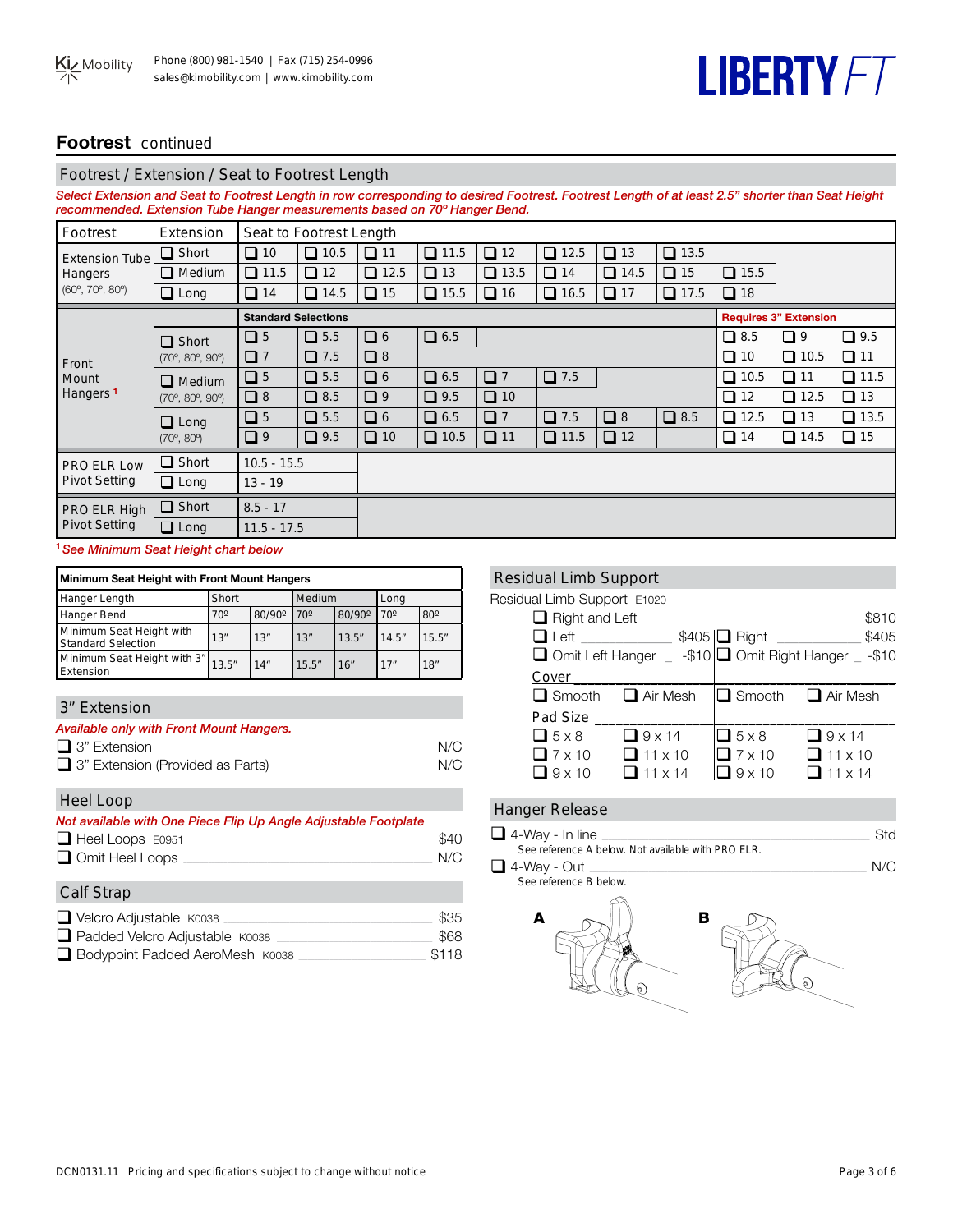## **LIBERTY FT**

## **Seat Height, Casters and Rear Wheels**

### Seat Height / Caster Size / Rear Wheel Size

*Select Seat Height corresponding to desired Rear Wheel and Caster Size*

| Rear        |                      | <b>Caster Size</b> |                 |                 |  |  |  |  |
|-------------|----------------------|--------------------|-----------------|-----------------|--|--|--|--|
| Wheel       | 4 <sup>''</sup>      | 5"                 | 6"              | 8"              |  |  |  |  |
| <b>Size</b> | Seat Height          |                    |                 |                 |  |  |  |  |
|             | 13<br>$\blacksquare$ | 14                 | 15              |                 |  |  |  |  |
|             | 13.5                 | 14.5               | 15.5            | 17              |  |  |  |  |
|             | 14                   | 15                 | 16              | 17.5            |  |  |  |  |
|             | 14.5                 | 15.5               | 16.5            | 18              |  |  |  |  |
|             | 15                   | 16                 | 17              | 18.5            |  |  |  |  |
| 12"         | 15.5                 | 16.5               | 17.5            | 19 <sup>2</sup> |  |  |  |  |
|             | 16                   | 17                 | 18              |                 |  |  |  |  |
|             |                      | 17.5               | 18.5            |                 |  |  |  |  |
|             |                      | 18                 | 19 <sup>2</sup> |                 |  |  |  |  |
|             |                      | 18.5               |                 |                 |  |  |  |  |
|             |                      | 192                |                 |                 |  |  |  |  |
|             | 13.5 <sup>1</sup>    | 14                 | 15              |                 |  |  |  |  |
|             | 14 <sup>1</sup>      | 14.5               | 15.5            | 17              |  |  |  |  |
|             | 14.5                 | 15                 | 16              | 17.5            |  |  |  |  |
|             | 15                   | 15.5               | 16.5            | 18              |  |  |  |  |
|             | 15.5                 | 16                 | 17              | 18.5            |  |  |  |  |
| 16"         | 16                   | 16.5               | 17.5            | 19              |  |  |  |  |
|             |                      | 17                 | 18              | 19.5            |  |  |  |  |
|             |                      | 17.5               | 18.5            | 20              |  |  |  |  |
|             |                      | 18                 | 19              |                 |  |  |  |  |
|             |                      | 18.5               |                 |                 |  |  |  |  |
|             |                      | 19                 |                 |                 |  |  |  |  |
|             | 13                   | 14                 | 15              |                 |  |  |  |  |
|             | 13.5                 | 14.5               | 15.5            | 17              |  |  |  |  |
|             | 14                   | 15                 | 16              | 17.5            |  |  |  |  |
|             | 14.5                 | 15.5               | 16.5            | 18              |  |  |  |  |
|             | 15                   | 16                 | 17              | 18.5            |  |  |  |  |
| 20"         | 15.5                 | 16.5               | 17.5            | 19              |  |  |  |  |
|             | $\Box$ 16            | 17                 | 18              | 19.5            |  |  |  |  |
|             |                      | 17.5               | 18.5            | 20              |  |  |  |  |
|             |                      | 18                 | 19              |                 |  |  |  |  |
|             |                      | 18.5               |                 |                 |  |  |  |  |
|             |                      | 19<br>- 1          |                 |                 |  |  |  |  |

| Rear               |                   |                   | <b>Caster Size</b> |      |
|--------------------|-------------------|-------------------|--------------------|------|
| Wheel              | 4 <sup>n</sup>    | 5"                | 6"                 | 8"   |
| <b>Size</b>        | Seat Height       |                   |                    |      |
|                    | 13.5 <sup>1</sup> | 14                | 15                 |      |
|                    | 14                | 14.5              | 15.5               | 17   |
|                    | 14.5              | 15                | 16                 | 17.5 |
|                    | 15                | 15.5              | 16.5               | 18   |
|                    | 15.5              | 16                | 17                 | 18.5 |
| $22"$ <sup>3</sup> | 16                | 16.5              | 17.5               | 19   |
|                    |                   | 17                | 18                 | 19.5 |
|                    |                   | 17.5              | 18.5               | 20   |
|                    |                   | 18                | 19                 |      |
|                    |                   | 18.5              |                    |      |
|                    |                   | 19                |                    |      |
|                    | 14.5 <sup>1</sup> | 14.5 <sup>1</sup> | 15                 |      |
|                    | 15                | 15                | 15.5               | 17   |
|                    | 15.5              | 15.5              | 16                 | 17.5 |
|                    | 16                | 16                | 16.5               | 18   |
| 24"3               |                   | 16.5              | 17                 | 18.5 |
|                    |                   | 17                | 17.5               | 19   |
|                    |                   | 17.5              | 18                 | 19.5 |
|                    |                   | 18                | 18.5               | 20   |
|                    |                   | 18.5              | 19                 |      |
|                    |                   | 19                |                    |      |

**<sup>1</sup>** *Available only with Low Profile tires*

**<sup>2</sup>** *Not available with Full Poly tire*

**<sup>3</sup>** *Not available with Low Profile tires in combination with Mag wheel*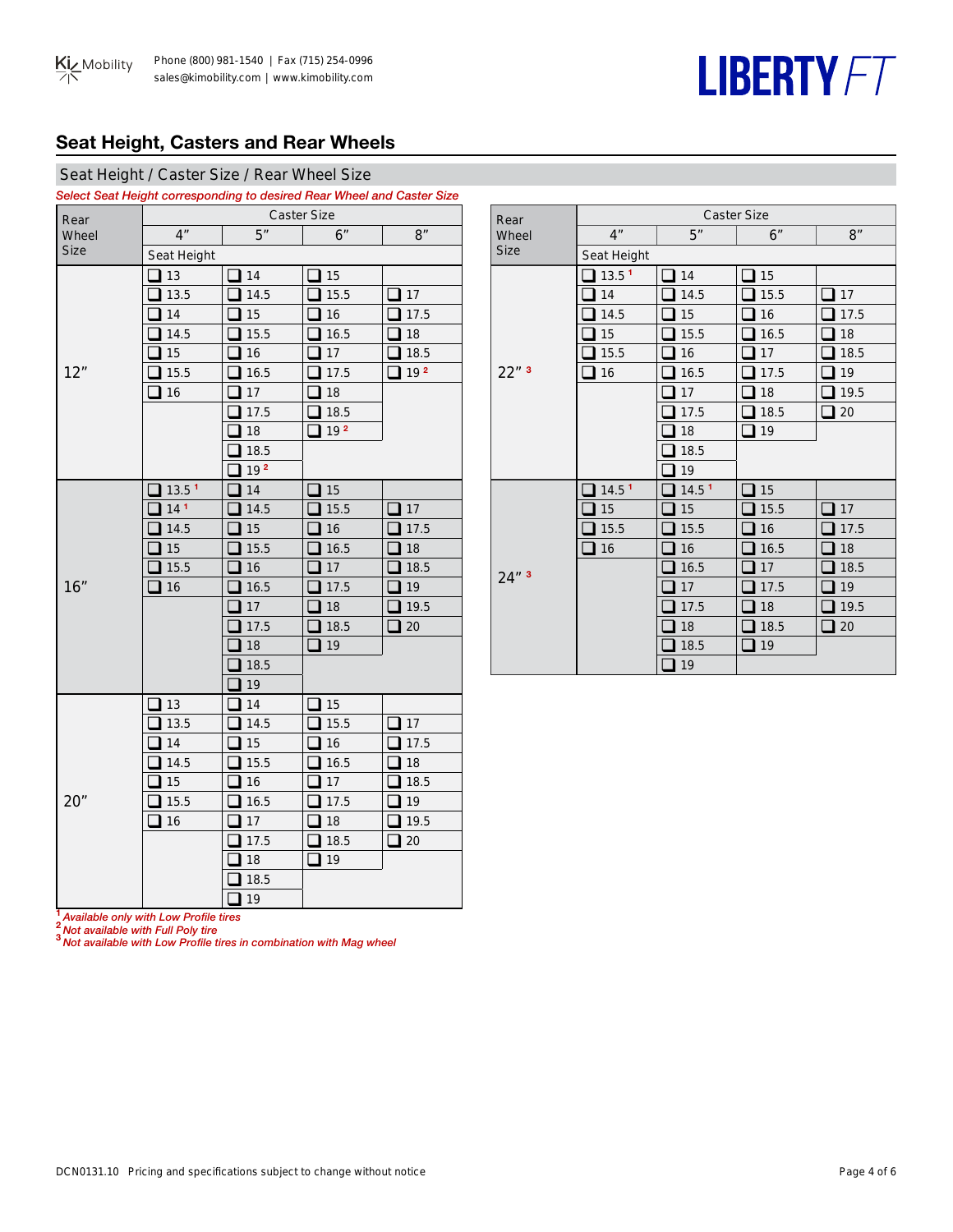

## **Seat Height, Casters and Rear Wheels** continued

| Caster |                             |       |    |    |    |    |
|--------|-----------------------------|-------|----|----|----|----|
|        | <b>Caster Size</b>          |       |    |    |    |    |
|        |                             | Price | 4" | 5" | 6″ | 8" |
|        | 1" Poly                     | Std   |    |    |    |    |
| Туре   | 1" Poly Aluminum            | \$110 |    |    |    |    |
|        | 1" Pneumatic E2214, E2215   | \$80  |    |    |    |    |
|        | $1.5"$ Poly                 | \$55  |    |    |    |    |
| Caster | 1.5" Soft Roll Aluminum     | \$175 |    |    |    |    |
|        | 2" Poly                     | \$70  |    |    |    |    |
|        | 2" Pneumatic w/ Foam Insert | \$225 |    |    |    |    |

#### Rear Wheel

|               |                               | <b>Rear Wheel Size</b> |     |     |     |     |     |
|---------------|-------------------------------|------------------------|-----|-----|-----|-----|-----|
|               |                               | Price                  | 12" | 16" | 20" | 22" | 24″ |
| Rear<br>Vheel | Mag                           | Std                    |     |     |     |     |     |
|               | MAXX Performance Spoke N/C    |                        |     |     |     |     |     |
|               | <b>MAXX Performance Spoke</b> | \$180                  |     |     |     |     |     |

#### Rear Tire Type

| <b>Full Profile</b>                                                                                        |       |
|------------------------------------------------------------------------------------------------------------|-------|
| $\Box$ Street Pneumatic E2211. E2212                                                                       | Std   |
| $\Box$ Full Poly E2218                                                                                     | N/C   |
| $\Box$ Pneumatic with Airless Insert E2211, E2213                                                          | \$90  |
| $\Box$ Euro Trek Knobby E2211, E2212<br>Available only on 24" wheel size                                   | \$95  |
| Low Profile                                                                                                |       |
| $\Box$ Low Poly E2218<br>Available only with 16" wheel size                                                | N/C   |
| $\Box$ Sentinel Solid Tire E2218<br>Not available on 12" or 16" wheel sizes or with 20" and 22" Mag wheels | \$95  |
| □ Schwalbe Marathon Plus Evolution E2211, E2212<br>Available only on 24" MAXX Performance wheel            | \$125 |

#### Handrim

#### *Handrims not available on 12" or 16" wheel sizes*

| <b>Standard Handrims</b>                                                                                |       |
|---------------------------------------------------------------------------------------------------------|-------|
| ■ Aluminum Anodized                                                                                     | Std   |
| <b>■ Plastic Coated</b>                                                                                 | \$115 |
| Projection (8 Vertical Projections)                                                                     | \$325 |
| Available only with full profile tires in combination with 22"-24" MAXX Performance<br>or 24" Mag wheel |       |
| Omit Handrims                                                                                           | N/C   |
| <b>Standard Handrim Mount</b>                                                                           |       |
| If no selection is made, Standard will be used                                                          |       |
| Handrim Mount                                                                                           | N/C   |
| <b>■ Standard Mount</b><br>$\Box$ Close Mount<br>"75. Reduces overall width by                          |       |
| <b>Natural Fit Handrims</b>                                                                             |       |
| Not available on 20" wheel size or 22" Mag wheel. Not recommended<br>with Mag wheel.                    |       |
| ■ Natural Fit LT Regular Grip                                                                           | \$465 |
| Natural Fit Standard Regular Grip                                                                       | \$445 |
| Natural Fit LT Super Grip                                                                               | \$515 |
| Natural Fit Standard Super Grip                                                                         | \$495 |

#### Handrim Option

| Not available on Plastic Coated or Projection Handrims |      |
|--------------------------------------------------------|------|
| $\Box$ 3M Micro Grip                                   | \$65 |
|                                                        |      |

q Natural Fit LT Omit Grip \_\_\_\_\_\_\_\_\_\_\_\_\_\_\_\_\_\_\_\_\_\_\_\_\_\_\_\_\_\_\_\_\_\_\_\_\_\_\_\_\_\_\_\_\_\_\_\_\_\_\_\_\_\_\_\_\_\_\_\_\_\_\_\_\_ \$395 q Natural Fit Standard Omit Grip \_\_\_\_\_\_\_\_\_\_\_\_\_\_\_\_\_\_\_\_\_\_\_\_\_\_\_\_\_\_\_\_\_\_\_\_\_\_\_\_\_\_\_\_\_\_\_\_\_\_\_\_ \$345

| Axle                                |            |
|-------------------------------------|------------|
| No selection needed with Drum Brake |            |
| $\Box$ Fixed                        | N/C        |
| $\Box$ Quick Release                | <b>Std</b> |

## **Wheel Locks**

| <b>Wheel Lock</b>                                                         |              |       |
|---------------------------------------------------------------------------|--------------|-------|
| $\Box$ Push to Lock                                                       |              | Std   |
| $\Box$ Pull to Lock                                                       |              | N/C   |
| Not available with 12" or 16" Full Poly tires                             |              |       |
| Hemi Wheel Lock K0108                                                     |              | \$300 |
| <b>Extension Handle included</b>                                          |              |       |
| $\Box$ Left                                                               | $\Box$ Right |       |
| $\Box$ Drum Brake E2228                                                   |              | \$560 |
| Available only with MAXX Performance Spoke wheels. Axle is Ouick Release. |              |       |

| cci rocv                                                                     |            |                                                                                                                             |                              |
|------------------------------------------------------------------------------|------------|-----------------------------------------------------------------------------------------------------------------------------|------------------------------|
| ush to Lock<br>'ull to Lock<br>Not available with 12" or 16" Full Poly tires | Std<br>N/C | Dual - Drum Brake E2228<br>Available only with MAXX Performance Spoke wheels. Axle is Quick Release.<br>$\Box$ Push to Lock | \$660<br>$\Box$ Pull to Lock |
| i Wheel Lock K0108<br><b>Extension Handle included</b>                       | \$300      | $\Box$ Omit Wheel Locks                                                                                                     | N/C                          |
| $\Box$ Right<br>$\Box$ Left<br>rum Brake E2228                               | \$560      | <b>Wheel Lock Options</b>                                                                                                   |                              |
| Available only with MAXX Performance Spoke wheels. Axle is Quick Release.    |            | $\Box$ Extension Handles $E0961$<br>Available only with Push to Lock or Pull to Lock Wheel Locks                            | \$70                         |
|                                                                              |            | $\Box$ Crode Aide Feeze                                                                                                     | 0.150                        |

q Grade Aids E0974 \_\_\_\_\_\_\_\_\_\_\_\_\_\_\_\_\_\_\_\_\_\_\_\_\_\_\_\_\_\_\_\_\_\_\_\_\_\_\_\_\_\_\_\_\_\_\_\_\_\_\_\_\_\_\_\_\_\_\_\_\_\_\_\_\_\_\_\_\_\_\_\_\_\_\_\_\_ \$150 *Available only with Push to Lock Wheel Locks and Pneumatic or Pneumatic with Airless Insert tires*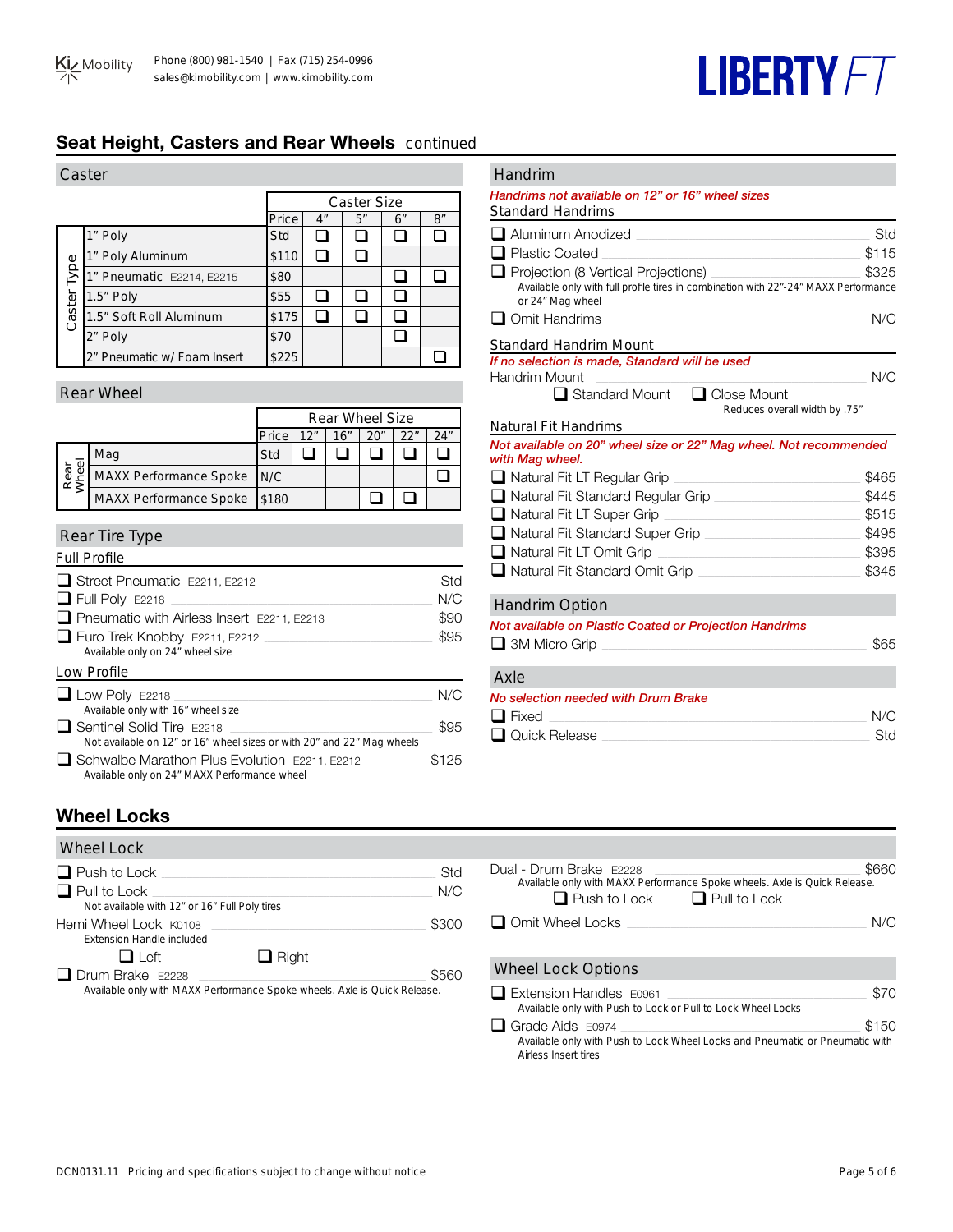## **Armrests**

| Armrest                                                                     |       |
|-----------------------------------------------------------------------------|-------|
| Height Adjustable T-Arm E0973                                               |       |
| $\Box$ Desk (8.5" - 13.5")                                                  | \$270 |
| $\Box$ Full (8.5" - 13.5")                                                  | \$270 |
| Angle Adjustable Locking Extendable Flip Up E0973                           |       |
| Available only with 12" and 16" wheel sizes and Stroller Handle Back Post   |       |
| $\Box$ Desk                                                                 | \$275 |
| $\square$ Full                                                              | \$275 |
| $\Box$ Tubular Flip Up                                                      | Std   |
| Available only with Stroller Handle Back Post. Not available with Arm Pads. |       |
| Omit Armrests                                                               |       |

## **Accessories**

| Removable Side Guard                                                                                     |                        |
|----------------------------------------------------------------------------------------------------------|------------------------|
| Composite Side Guards K0108<br>Not available with T-Arms                                                 | \$140                  |
| Anti-Tip                                                                                                 |                        |
| $\Box$ Rear Anti-Tips $E0971$                                                                            | \$150<br>N/C           |
| <b>Pelvic Positioning Belt</b>                                                                           |                        |
| 1 1/2" Auto Buckle E0978<br>11/2" Padded Auto Buckle E0978<br>$\Box$ 2" Airline Buckle $E$ 0978          | \$80<br>\$170<br>\$110 |
| Bodypoint Evoflex - Pelvic Stabilizer E0978<br>Size: ■ Small (16-24") ■ Medium (19-29") ■ Large (25-37") | \$188                  |
| <b>Belt Mounting Kit</b>                                                                                 |                        |
| $\Box$ Seat Belt Mounting Hardware<br>Bodypoint 1" Band Clamp Belt Mounting Kit                          | \$16<br>\$108          |

#### Arm Pad q Standard Arm Pad \_\_\_\_\_\_\_\_\_\_\_\_\_\_\_\_\_\_\_\_\_\_\_\_\_\_\_\_\_\_\_\_\_\_\_\_\_\_\_\_\_\_\_\_\_\_\_\_\_\_\_\_\_\_\_\_\_\_\_\_\_\_\_\_\_\_\_\_\_\_\_\_\_\_\_\_\_ N/C *Not available with Angle Adjustable Locking Extendable Flip Up Armrests in combination with 20"-24" wheel sizes*  $\Box$  Waterfall Arm Pad  $\Box$

| ∟ Walenali Ann Pau                                                      | ക∠റ |
|-------------------------------------------------------------------------|-----|
| Not available with Angle Adjustable Locking Extendable Flip Up Armrests |     |
| $\Box$ Foam Grip                                                        | N/C |
| Available only with Angle Adjustable Locking Extendable Flip Up Armrest |     |

**LIBERTY FT** 

#### O<sub>2</sub> Holder

| $\Box$ O <sub>2</sub> Holder E2208 |                                                              | \$295 |
|------------------------------------|--------------------------------------------------------------|-------|
|                                    | Mounted to the left side. Not available with Fold Down Back. |       |

#### Transit Wheels

q Transit Wheels K0108\_\_\_\_\_\_\_\_\_\_\_\_\_\_\_\_\_\_\_\_\_\_\_\_\_\_\_\_\_\_\_\_\_\_\_\_\_\_\_\_\_\_\_\_\_\_\_\_\_\_\_\_\_\_\_\_\_\_\_\_\_\_\_\_\_\_\_\_ \$300 *Not available with Seat Heights less than 14" or greater than 18", Seat Depths greater than 18", or 12" and 16" rear wheels*

#### Other Accessories

| <u>omo noocooonoo</u>                                                                                                                                                              |       |
|------------------------------------------------------------------------------------------------------------------------------------------------------------------------------------|-------|
| $\Box$ Tool Kit                                                                                                                                                                    | \$55  |
| □ Removable Underseat Pouch                                                                                                                                                        | \$50  |
| $\Box$ Ki Mobility Backpack                                                                                                                                                        | \$65  |
| Black Neoprene Impact Guards                                                                                                                                                       | \$90  |
| □ Clear Spoke Guards K0065<br>Not available with Mag wheel                                                                                                                         | \$115 |
| □ Black Spoke Guards K0065<br>Not available with 20" wheel size or Mag wheel                                                                                                       | \$115 |
| $\Box$ Cane and Crutch Holder                                                                                                                                                      | \$195 |
| IV Pole<br>Not available with Transit Option or 8° Bend with Push Handle Back Post. Left<br>side mount not available with O <sub>2</sub> Holder.<br>Right Side<br>$\Box$ Left Side | \$275 |
|                                                                                                                                                                                    |       |

## **Frame Color**

## Standard Colors

| <b>Gloss Finish</b> |     |
|---------------------|-----|
| $\Box$ Black        | N/C |
| $\Box$ Candy Blue   | N/C |
| Candy Purple        | N/C |
| $\Box$ Candy Red    | N/C |
| $\Box$ Copper       | N/C |
| $\Box$ Silver       | N/C |

## Optional Colors

## *Extended lead time*

Gloss Finish

| $\Box$ Blue Skies      | \$70 |
|------------------------|------|
| $\Box$ Bubblegum Pink  | \$70 |
| $\Box$ Granny Smith    | \$70 |
| $\Box$ Metallic Orange | \$70 |
| $\Box$ Teal            | \$70 |
| $\Box$ Yellow          | \$70 |

## Matte Finish

| $\Box$ Charcoal Gray       | N/C |
|----------------------------|-----|
| $\Box$ Iridescent Burgundy | N/C |
| $\Box$ Iridescent Navy     | N/C |
| $\Box$ Military Green      | N/C |
| $\Box$ Shadow Black        | N/C |

## Matte Finish

| $\Box$ Emerald Green | \$70 |
|----------------------|------|
| $\Box$ Retro Red     | \$70 |
| $\Box$ Royal Blue    | \$70 |
| $\Box$ Smooth White  | \$70 |